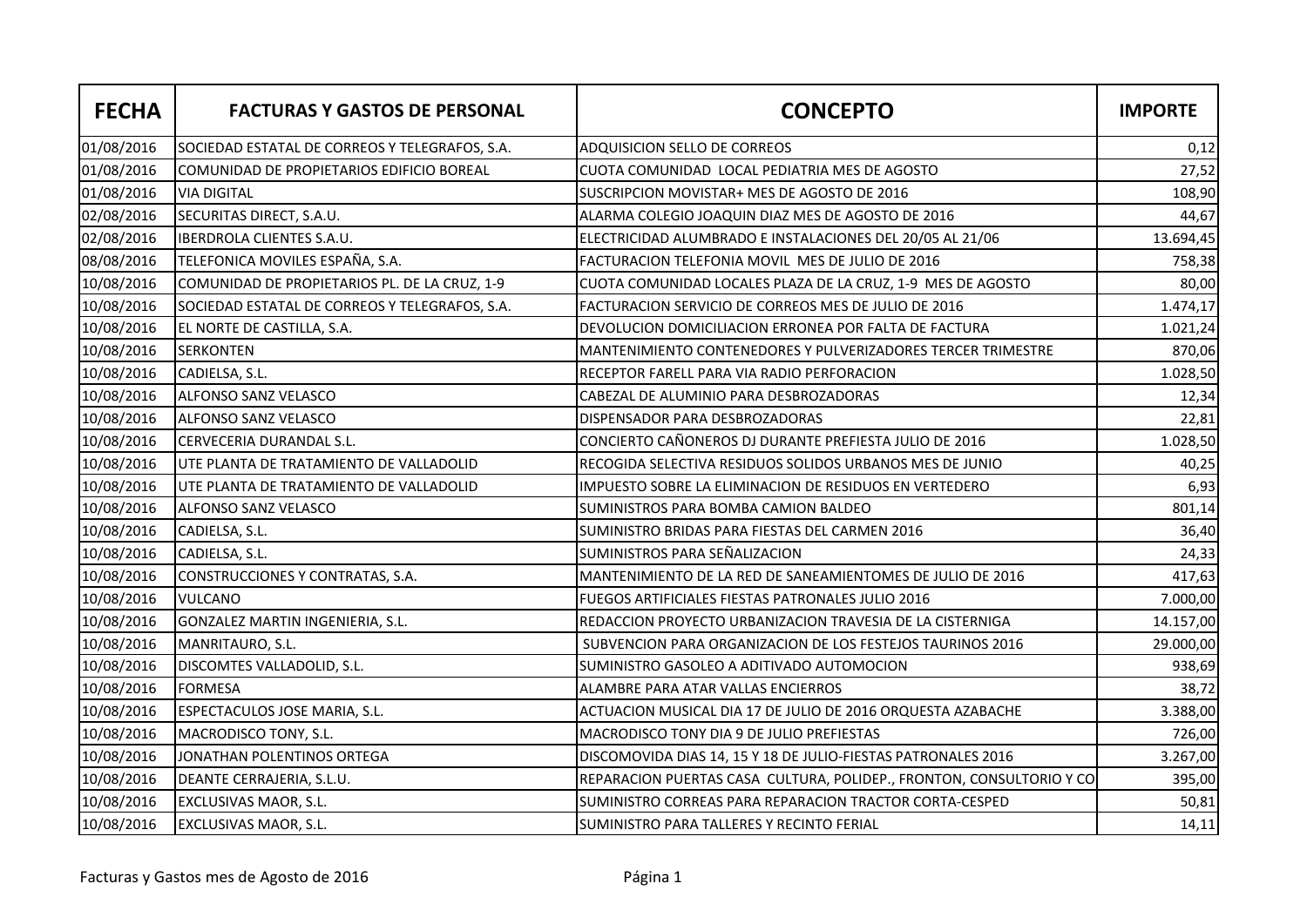| 10/08/2016 | WORK-MEN C.B.                                      | SUMINISTRO VESTUARIOS Y EPIS PARA OPERARIOS DE SERVICIOS MULTIPLES     | 205,62   |
|------------|----------------------------------------------------|------------------------------------------------------------------------|----------|
| 10/08/2016 | SUMINISTROS INDUSTRIALES VALLADOLID, S.L.          | EXPTE 461: SUMINISTROS PARA ARREGLOS EN PARQUES, POLIDEPORTIVO, FAROL  | 200,52   |
| 10/08/2016 | <b>ROBERTO ACEBES PONCELA</b>                      | ANIMADORA KATI PARA DISFRACES DIA 10 DE JULIO DE 2016                  | 302,50   |
| 10/08/2016 | <b>ROBERTO ACEBES PONCELA</b>                      | PARQUE ALEJOP CON ATRACCIONES DIAS 9 Y 17 DE JULIO DE 2016             | 2.250,00 |
| 10/08/2016 | ROALSANZ, S.L.L.                                   | DESBROZAR CAMPO DE FUEGOS ARTIFICIALES                                 | 701,80   |
| 10/08/2016 | ROALSANZ, S.L.L.                                   | DESBROZAR ZONA CAMPO DE TIRO                                           | 471,90   |
| 10/08/2016 | ROALSANZ, S.L.L.                                   | DESBROZAR CORTA FUEGOS BODEGAS Y ORILLAS DE LAS TAPIAS                 | 453,75   |
| 10/08/2016 | ROALSANZ, S.L.L.                                   | DESBROZAR PARCELA DE CASETAS DE PEÑAS                                  | 314,60   |
| 10/08/2016 | ROALSANZ, S.L.L.                                   | DESBROZAR PARCELA GRUPO LAR                                            | 423,50   |
| 10/08/2016 | ROALSANZ, S.L.L.                                   | DESBROZAR PARCELA COVACE                                               | 423,50   |
| 10/08/2016 | ROALSANZ, S.L.L.                                   | DESBROZAR PARCELA EN POLIGONO DE LA MORA                               | 242,00   |
| 10/08/2016 | ROALSANZ, S.L.L.                                   | DESBROZAR PLAZA TOROS, BUSCAR FUGA Y LIMPIAR VERTEDERO                 | 139,75   |
| 10/08/2016 | CRUZ ROJA ESPAÑOLA ASAMBLEA COMARCAL PINODUERO     | SERVICIO PREVENTIVO AMBULANCIA CAMPEONATO ESPAÑA BALONMANO FEMEN       | 551,28   |
| 10/08/2016 | CRUZ ROJA ESPAÑOLA ASAMBLEA COMARCAL PINODUERO     | COBERTURA PREVENTIVA AMBULANCIA RECORRIDO MUNICIPAL DE LA ANTORCHA     | 122,94   |
| 10/08/2016 | CRUZ ROJA ESPAÑOLA ASAMBLEA COMARCAL PINODUERO     | SERVICIO PREVENTIVO AMBULANCIA DURANTE HOGUERA DE SAN JUAN 2016        | 148,59   |
| 10/08/2016 | CRUZ ROJA ESPAÑOLA ASAMBLEA COMARCAL PINODUERO     | SERVICIO PREVENTIVO AMBULANCIAS CELEBRACION PATINADA DIA 1 DE JULIO DE | 97,28    |
| 10/08/2016 | CRUZ ROJA ESPAÑOLA ASAMBLEA COMARCAL PINODUERO     | SERVICIO PREVENTIVO DE AMBULANCIAS "DÍA DE LA BICI"" DIA 5 JUNIO 2016  | 122,94   |
| 10/08/2016 | BENEFICIARIO/A BONOBUS                             | RECARGA BONOBUS MES DE JULIO DE 2016                                   | 91,00    |
| 10/08/2016 | COMERCIAL DE FUNDICION VALLISOLETANA               | REPARACION FUGA CLL JUNCAL, VALVULA DE CORTE CIRCUITO RIEGO CLL JUNQUE | 675,40   |
| 10/08/2016 | IMPACTO MUSICAL, S.L.                              | ACTUACION MUSICAL DE LA ORQUESTA NUEVA ALASKA DIA 15 DE JULIO 2016     | 8.470,00 |
| 10/08/2016 | <b>ESPECTACULOS DUERO S.L.</b>                     | DISCO-MOVIL DIA 16 DE JULIO Y SONORIZACION CONCIERTO CAÑONEROS FIESTAS | 1.149,50 |
| 10/08/2016 | CRESPO COMERCIAL ESPAÑOLA DE PROTECCION S.L.       | CARGA EXTINTOR CO2-2 Y CARGA EXTINTOR PG-6                             | 31,46    |
| 10/08/2016 | <b>GRUPO CULTURA TRAD. CAMPO MIELGAS</b>           | ACOMPAÑAMIENTO MUSICAL FOLKLORICO CELEBRADO EL DIA 16 DE JULIO         | 400,00   |
| 10/08/2016 | TINLOHI, S.L.                                      | SERVICIO GRUA DESDE GONZALEZ SILVA A AVDA JULIAN MERINO LAPICE         | 60,50    |
| 10/08/2016 | INTERCLYM, S.A.                                    | SUMINISTRO PRODUCTOS PARA SERVICIO DE LIMPIEZA                         | 2.773,82 |
| 10/08/2016 | TRANSCON VALLADOLID, S.A.                          | ARRENDAMIENTO CONTENEDOR MES DE JULIO DE 2016                          | 369,68   |
| 10/08/2016 | TRANSCON VALLADOLID, S.A.                          | <b>GESTION RESIDUOS FIESTAS PATRONALES 2016</b>                        | 361,49   |
| 10/08/2016 | TRANSCON VALLADOLID, S.A.                          | GESTION PUNTO LIMPIO MES DE JULIO DE 2016                              | 848,43   |
| 10/08/2016 | ARRANZ DE LA FUENTE, JESUS CARLOS                  | MONTAJE Y DESMONTAJE SISTEMAS ELECTRICOS RECINTO FERIAL, PLAZA TOROS,  | 3.400,10 |
| 10/08/2016 | ASOCIACION CULTURAL ""LA PESQUERANA""              | PASACALLES DIA 17 DE JULIO DE 2016 FIESTAS PATRONALES                  | 500,00   |
| 10/08/2016 | Mª DEL MAR D. ESPINILLA GARCIA (FLAMENCO CONTEMP.) | COSTO SUBVENCION CLASES A TRABAJADORAS/ES SEGÚN CONVENIO               | 63,87    |
| 10/08/2016 | Mª DEL MAR D. ESPINILLA GARCIA (FLAMENCO CONTEMP.) | COSTO SUBV. CLASES A TRABAJADORAS/ES SEGÚN CONVENIO(50% REDUCCION)     | 95,80    |
| 10/08/2016 | <b>EMILIA GARCIA CARRERA</b>                       | REPARACION MARTILLO PERCUTOR                                           | 308,55   |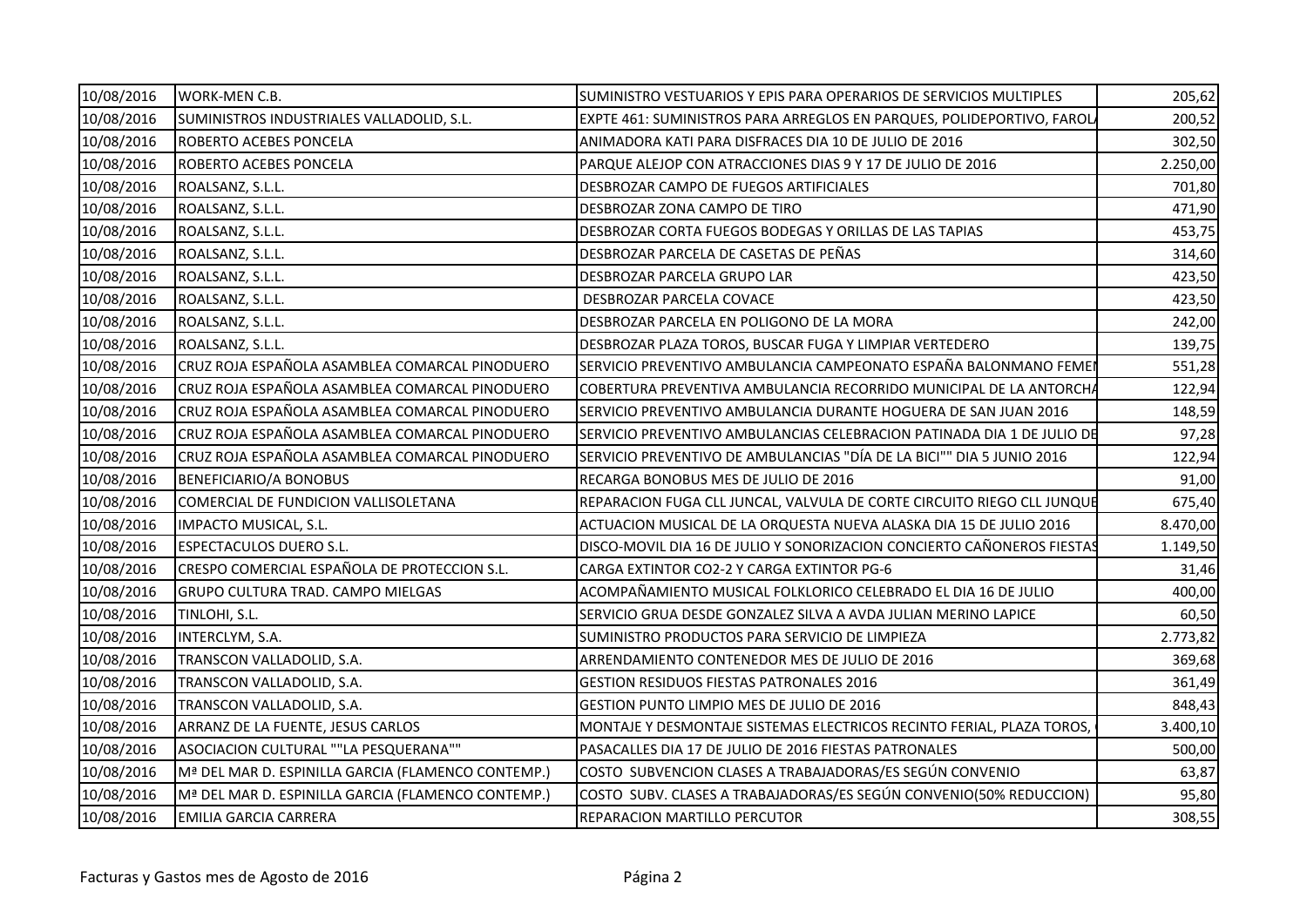| 11/08/2016 | <b>BANCO BILBAO VIZCAYA</b>                                                                | AMORTIZACION E INTERESES PRESTAMO NUM. 9550283913                                                                  | 48.188,90 |
|------------|--------------------------------------------------------------------------------------------|--------------------------------------------------------------------------------------------------------------------|-----------|
| 12/08/2016 | <b>INES ARRIBAS DEL HOYO</b>                                                               | INFORMACION REGISTRAL U70NP39H SOLICITADA DESDE SECRETARIA JULIO DE 2(                                             | 9,56      |
| 12/08/2016 | ALLIANZ CIA. DE SEGUROS Y REASEGUROS, S.A.                                                 | PRIMA SEGURO VIDA GRUPOS T.R.FP PERIODO 10/08/2016 A 10/02/2017                                                    | 1.745,96  |
| 16/08/2016 |                                                                                            | BANCO CAJA ESPAÑA DE INVERSIONES SALAMANCA Y SORIA SAAMORTIZACION E INTERESES PRESTAMO NUMERO 21084364350534058508 | 7.245,37  |
| 16/08/2016 | <b>BANCO BILBAO VIZCAYA</b>                                                                | AMORTIZACION E INTERESES PRESTAMO NUM. 9546372425                                                                  | 15.004,09 |
| 16/08/2016 | <b>ACREEDORES VARIOS</b>                                                                   | DEVOLUCION RECIBOS POR ERROR EN CABALLOS FISCALES                                                                  | 681,22    |
| 18/08/2016 | <b>BANCO BILBAO VIZCAYA</b>                                                                | GASTOS DE CORREO REMESA ADEUDOS MES DE AGOSTO DE 2016                                                              | 37,57     |
| 22/08/2016 | MANCOMUNIDAD PINODUERO                                                                     | CUOTA ORDINARIA MES DE AGOSTO DE 2016                                                                              | 19.445,00 |
| 22/08/2016 | MANCOMUNIDAD PINODUERO                                                                     | CUOTA BARREDORA MES DE JULIO 2016                                                                                  | 1.065,00  |
| 22/08/2016 | BANCO CAJA ESPAÑA DE INVERSIONES SALAMANCA Y SORIA SAGASTOS CORREO PAGO CUOTA MANCOMUNIDAD |                                                                                                                    | 0,38      |
| 22/08/2016 |                                                                                            | BANCO CAJA ESPAÑA DE INVERSIONES SALAMANCA Y SORIA SAAMORTIZACION PRESTAMO NUMERO 21084364-3-0-0533537912          | 1.377,58  |
| 25/08/2016 | AGENCIA ESTATAL DE ADMINISTRACIÓN TRIBUTARIA                                               | LIQUIDACION № A4760016506152127 AEAT RETENCIONES IRPF 2014                                                         | 415,91    |
| 25/08/2016 | DIPUTACION PROVINCIAL DE VALLADOLID                                                        | AMORTIZACION E INTERESES ANTICIPO NUM. 52/2007.01                                                                  | 10.091,81 |
| 25/08/2016 | NOMINAS LABORALES                                                                          | NOMINAS LABORALES MES DE AGOSTO                                                                                    | 78.205,83 |
| 25/08/2016 | REGULARIZACIÓN NÓMINAS                                                                     | NOMINA DE JULIO PAGADA DE MENOS ABONADA EN AGOSTO                                                                  | 6,51      |
| 25/08/2016 | REGULARIZACIÓN NÓMINAS                                                                     | INOMINA PAGADA DE MAS EN AGOSTO A DESCONTAR EN SEPTIEMBRE                                                          | 133,63    |
| 25/08/2016 | NOMINAS FUNCIONARIOS                                                                       | NOMINAS FUNCIONARIOS MES DE AGOSTO                                                                                 | 25.400,79 |
| 25/08/2016 | REGULARIZACIÓN NÓMINAS                                                                     | INOMINA PAGADA DE MAS EN EL MES DE AGOSTO A DESCONTAR EN SEPTIEMBRE                                                | 122,44    |
| 25/08/2016 | NOMINAS CONCEJALES Y ALCALDE                                                               | NOMINAS CONCEJALES Y ALCALDE MES DE AGOSTO                                                                         | 4.048,36  |
| 25/08/2016 | NOMINAS E INDEMNIZACIONES CONCEJALES                                                       | INDEMNIZACIONES ASISTENCIA A PLENOS Y COMISIONES MES DE AGOSTO DE 201                                              | 1.152,48  |
| 26/08/2016 | <b>SUPERMERCADO LUPA</b>                                                                   | ADQUISICION LIMPIACRISTALES LUMINIA PARA LIMPIEZA DE EDIFICIOS                                                     | 12,25     |
| 26/08/2016 | <b>GRUPO MIS POLLITOS, S.L.</b>                                                            | GESTION ESCUELA INFANTIL MUNICIPAL MES DE JULIO DE 2016                                                            | 5.929,51  |
| 26/08/2016 | GAS NATURAL SERVICIOS SDG, S.A.                                                            | FACTURACION GAS NATURAL COLEGIO JOAQUIN DIAZ PERIODO DEL 23/04 AL 23/(                                             | 1.207,07  |
| 26/08/2016 | GAS NATURAL SERVICIOS SDG, S.A.                                                            | FACTURACION GAS NATURAL CASA CONSISTORIAL PERIODO DEL 23/04 AL 23/05                                               | 540,79    |
| 26/08/2016 | GAS NATURAL SERVICIOS SDG, S.A.                                                            | FACTURACION GAS NATURAL CASA DE CULTURA PERIODO DEL 23/04 AL 23/05                                                 | 677,20    |
| 26/08/2016 | GAS NATURAL SERVICIOS SDG, S.A.                                                            | FACTURACION GAS NATURAL CONSULTORIO MEDICO PERIODO DEL 23/04 AL 23/0                                               | 429,04    |
| 26/08/2016 | GAS NATURAL SERVICIOS SDG, S.A.                                                            | FACTURACION GAS NATURAL FRONTON PERIODO DEL 23/04 AL 23/05                                                         | 99,85     |
| 26/08/2016 | GAS NATURAL S.U.R. SDG, S.A.                                                               | FACTURACION GAS NATURAL VESTUARIOS PISTAS FUTBITO PERIODO DEL 24/04 AL                                             | 317,37    |
| 26/08/2016 | GAS NATURAL S.U.R. SDG, S.A.                                                               | FACTURACION GAS NATURAL TEATRO LA NAVE PERIODO DEL 05/04 AL 02/06                                                  | 162,33    |
| 26/08/2016 | GAS NATURAL S.U.R. SDG, S.A.                                                               | GAS NATURAL VIVIENDA CLL PINODUERO N.º 4 - 1º A PERIODO DEL 05/04 AL 02/0                                          | 96,58     |
| 26/08/2016 | GAS NATURAL S.U.R. SDG, S.A.                                                               | GAS NATURAL PUNTO DE INFORMACION JUVENIL PERIODO DEL 05/04 AL 02/06                                                | 104,67    |
| 26/08/2016 | GAS NATURAL S.U.R. SDG, S.A.                                                               | GAS NATURAL CASA DEL ARTE AVDA VALLADOLID 6 PERIODO DEL 05/04 AL 02/06                                             | 162,33    |
| 26/08/2016 | GAS NATURAL SERVICIOS SDG, S.A.                                                            | GAS NATURAL VESTUARIOS TRABAJADORES AVDA VALLADOLID 8 PERIODO DEL 05                                               | 148,94    |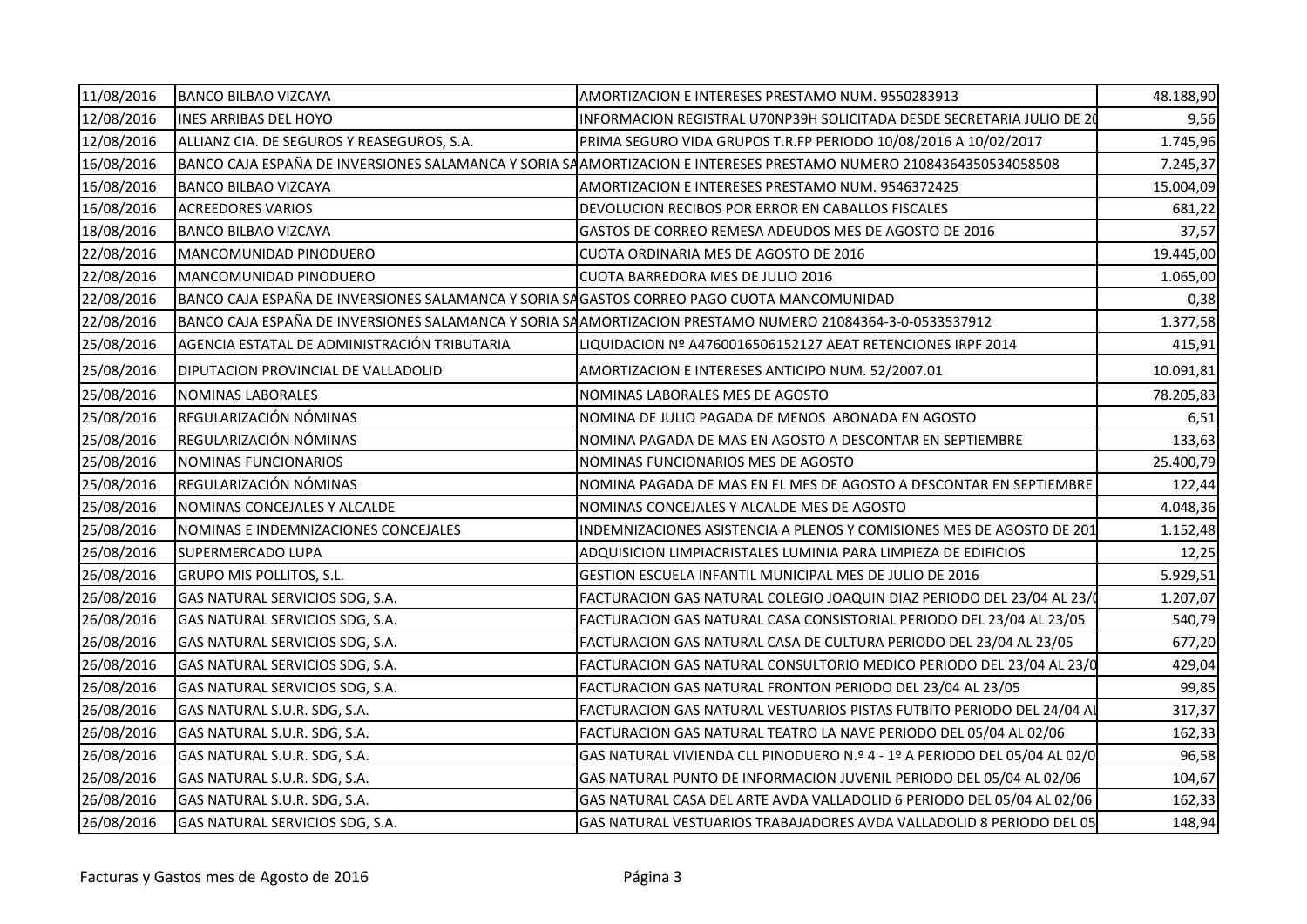| 26/08/2016 | <b>ESPECTACULOS DUERO S.L.</b>                                                             | ACTUACION ORQUESTA TAXXARA Y ESCENARIO DIA 16 DE JULIO DE 2016           | 10.285,00 |
|------------|--------------------------------------------------------------------------------------------|--------------------------------------------------------------------------|-----------|
| 26/08/2016 | AGUAS DE VALLADOLID, S.A.                                                                  | CONSUMO AGUA MES DE JULIO DE 2016                                        | 26.414,86 |
| 26/08/2016 | <b>AUVASA</b>                                                                              | SUBVENCION A LA EXPLOTACION AGOSTO DE 2016                               | 20.879,12 |
| 26/08/2016 | <b>SCHINDLER</b>                                                                           | MANTENIMIENTO ASCENSOR CASA DE CULTURA MES DE JULIO DE 2016              | 233,12    |
| 26/08/2016 | <b>SCHINDLER</b>                                                                           | MANTENIMIENTO ASCENSOR HOGAR JUBILADOS MES DE JULIO DE 2016              | 71,50     |
| 26/08/2016 | FRANYAL, S.L.                                                                              | LIQUIDAMBAR Y PLATANO ACRIFOLIA                                          | 398,20    |
| 26/08/2016 | FRANYAL, S.L.                                                                              | HORAS DE OPERARIO CON DESBROZADORA JUNIO Y JULIO DE 2016                 | 2.420,00  |
| 26/08/2016 | FLUME, S.L.                                                                                | MATERIALES PARA REPARACION DE FUGA EN IMPULSION DEPOSITO YESERAS         | 224,55    |
| 26/08/2016 | PASCUAL ARRANZ G., S.L. OLIVETTI                                                           | FACTURACION COPIAS VARIAS MAQUINAS                                       | 148,35    |
| 26/08/2016 | CASTILLA Y LEON RADIO, S.A.                                                                | SOPORTE CASTILLA Y LEON ES RADIO-VALLADOLID CAMPAÑA CONVENIO ANUAL       | 544,50    |
| 26/08/2016 | SUMINISTROS INDUSTRIALES VALLADOLID, S.L.                                                  | SUMINISTRO MATERIALES PARA TRABAJOS VARIOS                               | 165,43    |
| 26/08/2016 | GARCIA CARRERA FELIX(PELICANO)                                                             | EXSUMINISTRO MATERIALES DE FERRETERIA PARA TRABAJOS VARIOS               | 193,61    |
| 26/08/2016 | EDIGRUP PRODUCCIONES TV, S.A.                                                              | CAMPAÑA PUBLICIDAD CYL8 VALLADOLID FIESTAS PATRONALES JULIO DE 2016      | 1.089,00  |
| 26/08/2016 | AMBULANCIAS VALLADOLID, S.A.                                                               | SERVICIO PREVENTIVO AMBULANCIAS DURANTE FUEGOS ARTIFICIALES FIESTAS      | 200,00    |
| 26/08/2016 | EL DIA DE VALLADOLID                                                                       | PROMOCION FIESTAS PATRONALES DEL CARMEN 2016 DIARIO EL DIA DE VALLADO    | 919,60    |
| 26/08/2016 | COMERCIAL DE FUNDICION VALLISOLETANA                                                       | SUMINISTROS PARA RIEGOS CON MANGUERA DEPARTAMENTO DE JARDINES            | 66,85     |
| 26/08/2016 | ALKI-OLID, S.L.                                                                            | AFILADO MOTOSIERRAS, REPARACION CORTA CESPED Y REPARACION DESBROZAD      | 117,96    |
| 26/08/2016 | <b>MESA FLORIAN YERAL</b>                                                                  | COSTO SUBVENCION CLASES A TRABAJADORAS/ES (DOS) SEGÚN CONVENIO           | 84,80     |
| 26/08/2016 | SERVICIO DE PREVENCION INTEGRAL LEON S.A.                                                  | FORMACION CURSO PREVENCION RIESGOS LABORALES 88 TRABAJADORES             | 1.056,00  |
| 26/08/2016 | INTERCLYM, S.A.                                                                            | SUMINISTRO PRODUCTOS PARA SERVICIO DE LIMPIEZA                           | 351,24    |
| 26/08/2016 | ALMACENES CAMARA, S.A.                                                                     | LINTONES ABETO Y CEPILLADO AYOUS PARA ALBAÑILERIA Y PARA NAVE            | 10,50     |
| 26/08/2016 | UTE PLANTA DE TRATAMIENTO DE VALLADOLID                                                    | RECOGIDA SELECTIVA DE RESIDUOS SOLIDOS URBANOS MES DE JULIO DE 2016      | 101,07    |
| 26/08/2016 | UTE PLANTA DE TRATAMIENTO DE VALLADOLID                                                    | IMPUESTO SOBRE LA ELIMINACION DE RESIDUOS EN VERTEDERO MES JULIO         | 17,40     |
| 26/08/2016 | SERVICIO DE PREVENCION INTEGRAL LEON S.A.                                                  | VIGILANCIA DE LA SALUD EXENTA NUEVE RECONOCIMIENTOS MEDICOS 2016         | 346,50    |
| 26/08/2016 | TECNICAS DE AHORRO ENERGETICO, S.L.                                                        | FACTURACION MANTENIMIENTO CLIMATIZACION CASA DE CULTURA JULIO DE 201     | 133,10    |
| 26/08/2016 | TECNICAS DE AHORRO ENERGETICO, S.L.                                                        | MANTENIMIENTO CLIMATIZACION VARIOS EDIFICIOS MUNICIPALES MES DE JULIO    | 598,95    |
| 26/08/2016 | TINLOHI, S.L.                                                                              | SERVICIO GRUA 14 DE JULIO VEHICULO 9679FVV DESDE CLL GONZALEZ SILVA A CL | 60,50     |
| 26/08/2016 | TINLOHI, S.L.                                                                              | SERVICIO GRUA DIA 14/07/16 VEHICULO 6552BJV DESDE CLL GONZALEZ SILVA A C | 60,50     |
| 26/08/2016 | ASOCIACION MUSICAL MUSICOS DE PEÑAFIEL                                                     | ACTUACION CHARANGA LA NOTA DESFILE DE PEÑAS FIESTAS JULIO DE 2016        | 850,00    |
| 26/08/2016 | <b>CADENA COPE</b>                                                                         | ANUNCIOS EMISORAS DE RADIO FIESTAS PATRONALES 2016                       | 834,90    |
| 26/08/2016 | EDITORIAL CASTELLANA DE IMPRESIONES S.L.                                                   | PUBLICIDAD FIESTAS PATRONALES 2016 DIARIO EL MUNDO DE VALLADOLID         | 762,30    |
| 26/08/2016 | COLEGIO NACIONAL SECRETARIOS, INTERVENTORES Y DEPOSIT SUSCRIPCION COSITAL NETWORK AÑO 2016 |                                                                          | 120,00    |
| 26/08/2016 | ALBERTO ALONSO ZUMEL                                                                       | ENSAYOS, CLASES Y CONCIERTOS PARA LA BANDA DE MUSICA DEL 01.06 AL 30.09  | 7.250,00  |